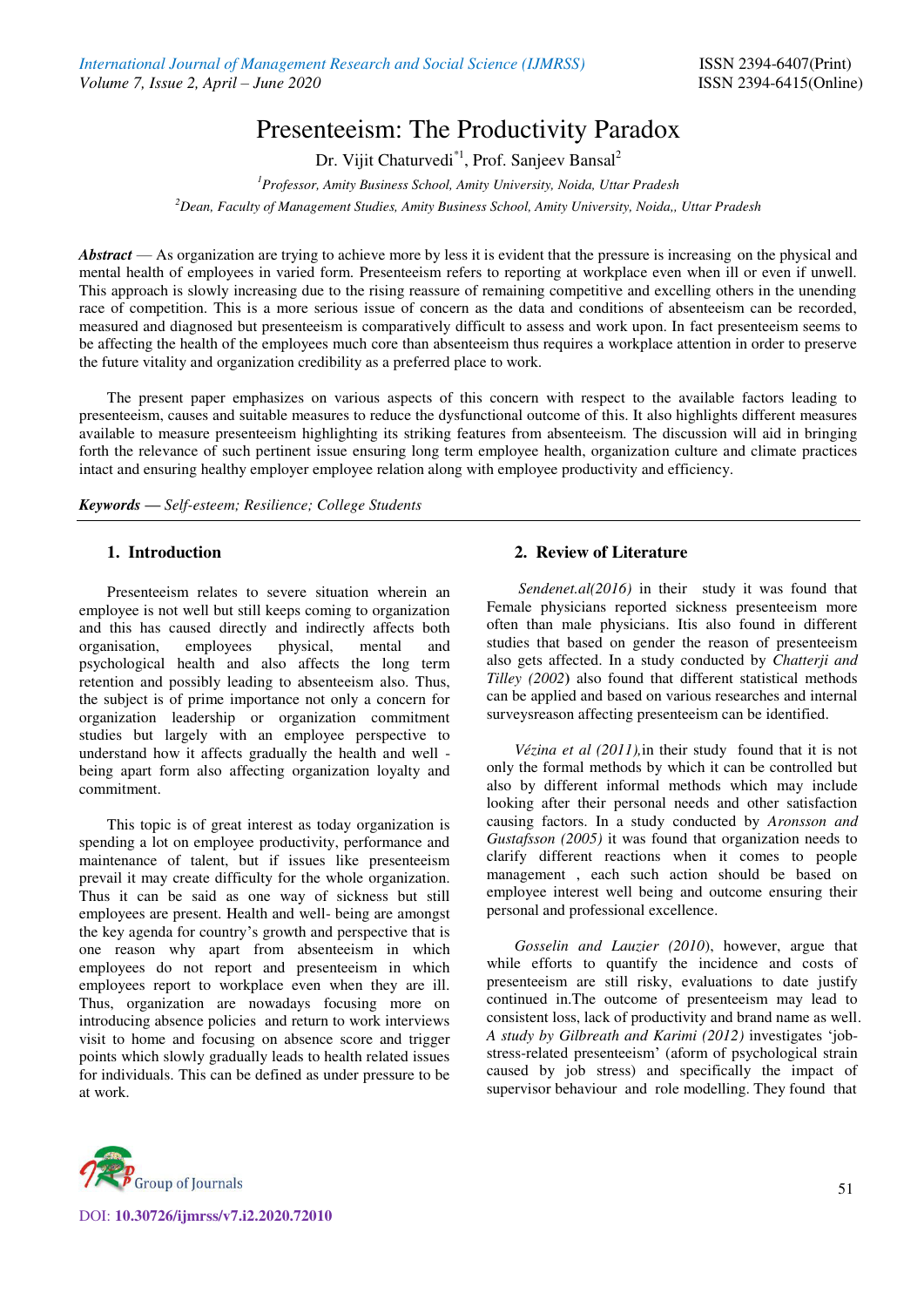job stress and presenteeism were positively correlated and that negative supervisor behaviours had the strongest associations with employee job-stress-related presenteeism.

*Lu et al (2013)* found that supervisor support acted as a bufferbetween presenteeism and exhaustion. The Health Enhancement ResearchOrganization found that employees who reported it was difficult to eat healthily atwork were 93 per cent more likely to have high presenteeism. Those who reportedthat their employer had little interest in supporting employee efforts to becomingmore physically active were 123 per cent more likely to have high presenteeism.

*Problem Statement -* Is Presenteeism a more comprehensive productivity paradox than absenteeism?

# **3. Research Questions**

- What is the impact and outcome of presenteeism on organization?
- What are the causes of presenteeism on organization and individual perspective?
- What are the different measures to report presenteeism and interventions adopted by organization to reduce its impact?

*Research Design* – Descriptive type of research.

# **4. Objectives of Study**

- To understand the conceptual role of Presenteeism in the Literature.
- To understand the organization and individual reason leading to presenteeism
- To study different methods to measure Presenteeism and interventions to regulate presenteeism

# *6.1 Objective 1*

 *To understand the conceptual role of Presenteeism in the Literature.* 

The first objective is explained based on the conceptual literature. From this it is found that there are two key streams of interest in the literature to date (Johns, 2010): Based on reason related to occupational health and safety factor related to culture and other business conditions may affect the level of presenteeism. As stated in the study conducted by Aronsson identified different reasons of why presenteeim prevails which can be due to various factors affecting mental, physical or spiritual health of people but still people keep coming to organization, this may affect organization performance and employee on



# *How are Absenteeism and Presenteeism related?*

There is a deep relationship between them as absenteeism matters because it may cause difficulty in various aspects and similarly presenteeism is more harmful as it causes double affect in terms of productivity and performance. There are various researches available about absenteeism but the most important ones include aspects like *Periodically occurring issues,* it involves active participation of employees in decision making and in suggesting so that ways to avoid causes of presenteeism. *Strong reasons,* if timely action is not taken then few causes which may appear casual can cause deep effect and loss.

### *Extreme reason*

These whether related to employee reason of health or professional causes may lead to total loss of talent.

*The difference between mental and physical illness* 

The distinction between mental and physical illness is also important because employees believe that it is perceived very differently in the workplace, which could lead to different reporting behaviour. It had been reported that majority people agree that they are not able to report their problem to boss, least people felt that organization takes steps to intervene and resolve problem, it is true that that managers are equipped with the tools they need to be able to confidently and effectively support their staff, whether they are experiencing stress or any other related issues.

# *Based on the nature of work*

Based on the nature of work it is thought that Managers should consider and discuss with the employee the mutual impact of work and illness and what circumstances might warrant situation. A checklist because of above three should be prepared and reviewed periodically so that based on these dimensions a consistent review of same can be assessed.

# *6.2 Objective 2*

 *To understand the organization and individual reason leading to presenteeism* 

There are several factors that lead to presenteeism right from organizational level, team level or professional

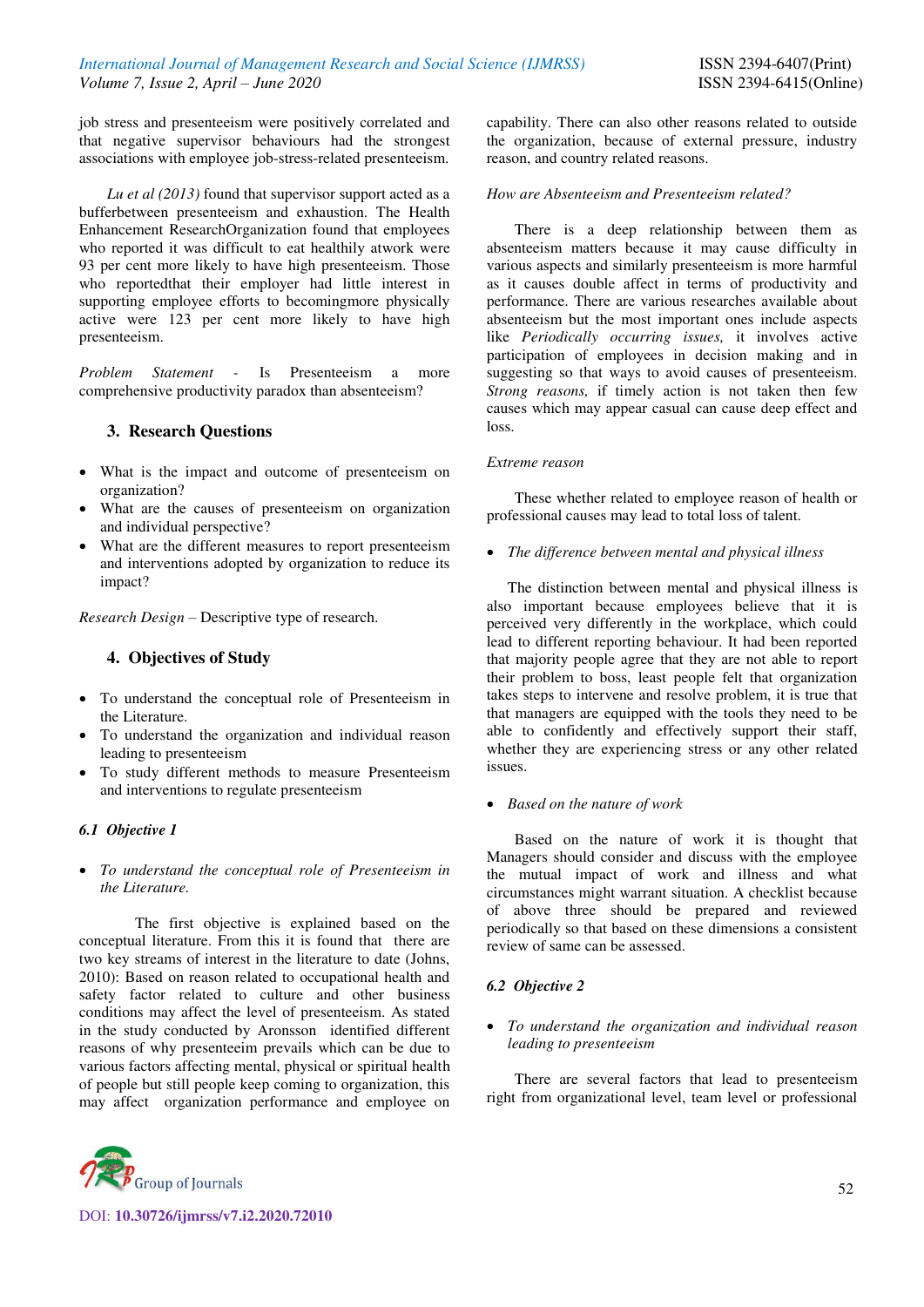level. Some common reason which the theory reiterates includes, at Professional Level

- *Need of others (Affiliation and acceptance needs)*The biggest reason of presenteeism can be because of lack of affiliation or acceptance may be on the part of family, known ones or other acquaintance whether at personal front or at workplace leading to reporting at work place thus causing work place conflcit conditions as well.
- *High Concerns for peers:* Employees want to spare their time with whenever it comes to higher, additional workload when there is no replacement and will therefore come to work when ill.
- *Behavior of Manager and supervisors:* It has also been found in several studies that importance of managers and supervisors as role-models. An exemplary behavior on the role of managers needs to exemplify by their behavior, responsiveness and performance.
- *Influence of work culture and work ethics and resulting Organization Commitment***-**Dew et al (2005) describe three very different work cultures which nevertheless all foster presenteeism identified a perception that taking time for development. This work ethic appeared to be passed down as perceived wisdom from older and longer serving employees. These all together lead to organization commitment in way of affective, normative and continuance.
- *Organization Policies, Culture and Economic Climate* **–** Most of the time irrespective of employee wellness and recognition program etc. it is important that organization policies should be employee centric promoting health, wellness and recognition of employees and ensuring that organization is growth promoting.
- *Work time arrangements and sickness benefits***-**Different researchers have found the fact changes in the amount of sickness benefit and how it is paid can have a significant impact on our performance.

One other noteworthy observation is that during the financial crisis, several countries reduced benefits, and this is seen as a key factor driving the declining absenteeism rate (and therefore potential rise in presenteeism) in the various countries. It was seen in different studies that various reasons affect presenteeism like-

- Expectation from Job
- Unclarity in Job or work conditions
- High level of Job stress
- Less rewards
- Low future or benefits to take care of dependents as well

# *6.3 Factors related to Work Conditions*

• Exposure to work intensity

- Verbal abuse or discrimination
- Handling chemicals
- Awkward postures
- Shift work.

*Personal factors* **-** At the same time as experiencing organisational pressures, individuals have their own motivations for attending work while ill. Some of these relate to circumstances at home that might be unconducive to restor not wanting to suffer alone so that people prefer to be with colleagues.

*Vulnerable Groups* – There are certain groups as identified in the literature which demonstrate the vulnerable group that are prone to presenteeism with many reasons,

- *Insomniacs:* This group has a higher absence rate but pose a risk at work as they have a higher accident rate while driving and a three-fold greater risk of having two or three serious road accidents. They also reported poor self-esteem, less efficiency and less job satisfaction at work when, compared with performing sleepers (Léger et al, 2006).
- High-skilled white collar workers: Presenteeism was higher in high-skilled white collar workers (approximately 50 %), compared to other occupational classes (35 to 38 %), a pattern that observed for mean days of presenteeism (Eurofound, 2012).
- *Being childless:* Employees who had recently married or those with one child (young child) were less likely to exhibit presenteeism, where as childless employees were more likely to come for work when they were sick.
- *Older workers:* the image for older workers isn't entirely clear. a number of the conditions like depression, migraine and allergies which are related to presenteeism decrease with age. Others like hypertension, heart condition and back pain increase, et al. remain flat.
- *People with unhealthy lifestyle choice*s: A white book by the Health Enhancement Research Organisation (HERO, 2013) identifies increased risks for smokers, employees with an unhealthy diet and employees who didn't exercise considerably.
- *People with poor psychological wellbeing:* Presenteeism is significantly related to self-rated anxiety and psychological wellbeing.
- *Specific health problems:* Various studies identify the risks associated with specific medical conditions. The presence of risk factors, chronic disease, especially chronic depression, radically increases the odds of having high presenteeism.

# *6.4 Objective 3*

*To study different methods to measure Presenteeism* 

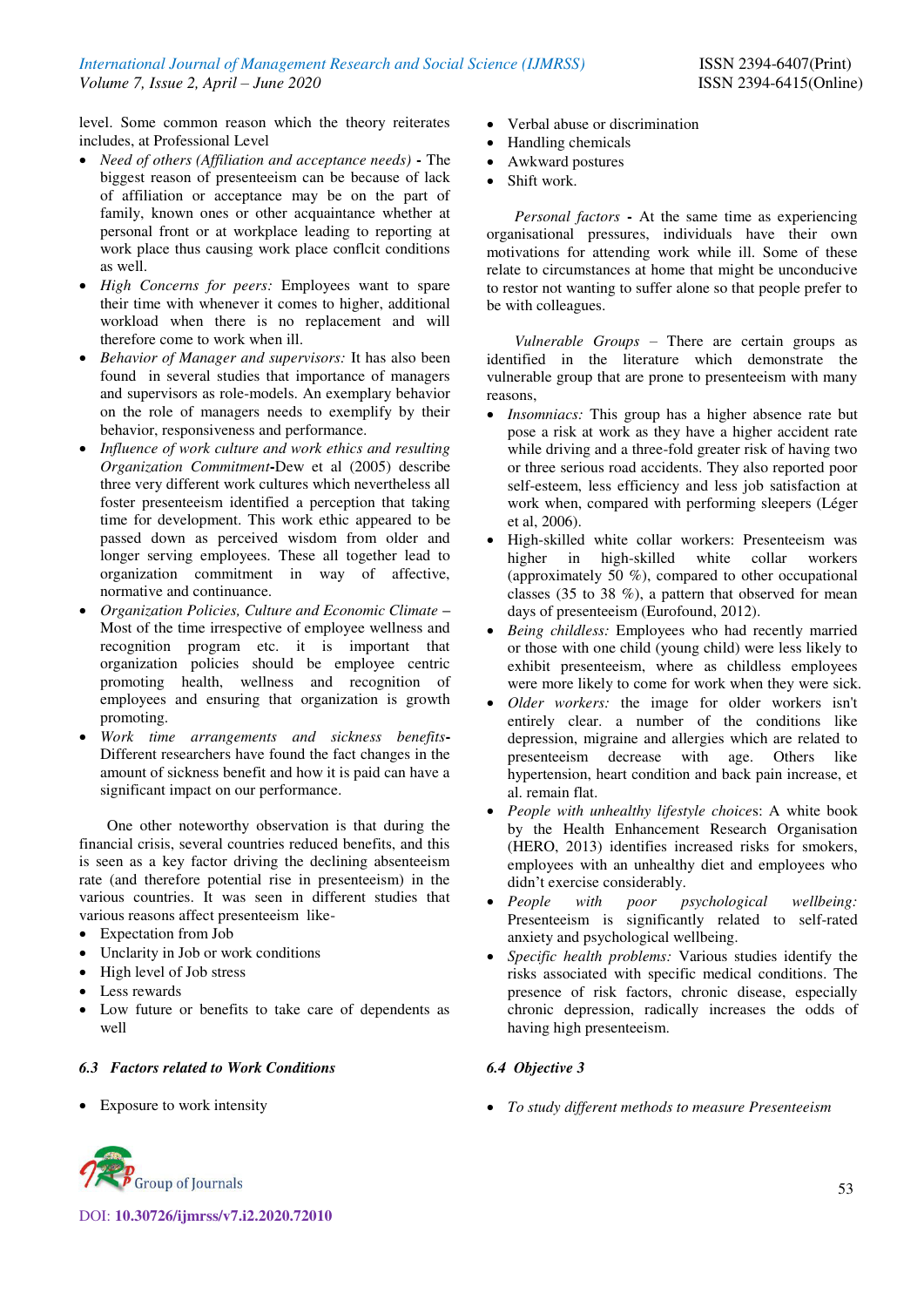#### *and interventions to regulate absenteeism*

*Cost of Presenteeism -*people might like better to be with their colleagues than suffer solitude and tedium reception, particularly if they're feeling depressed. On the opposite hand, as presentees struggle on at a decreasing pace, until sometimes finally submitting to an aggravated illness, people who take an entire rest might return to figure quickly at full strength and within the meantime also remove any potential risk to colleagues from infection.

The important components to be considered for presenteesim includes,

- time not on task
- quality of labor (eg mistakes, peak performance, injury rates)
- quantity of labor and private factors (eg social, mental, physical, emotional)
- .Supervisor support: Lu et al (2013) found that supervisor support acted as a buffer between presenteeism and exhaustion.

## **7. Challenges in Measuring Presenteeism**

- *Self-reported data:* Most measures rely solely on the respondents' own perception ofhealth and their evaluation of the legitimacy of taking leave during a given instance thus making it more biased.
- *Retrospective frequency measures* These believe recall like looking back over the previous year or shorter periods of your time thus limiting the challenges behind.
- *Variety of measurement instruments* there are many sorts of instruments available to live presenteeism but reflect a really limited perspective of reasons of same thus not making it customized.
- *Measurement differences across countries -* When national pharmacoeconomic guidelines are compared, different recommendations are identified on the way to identify, measure and value lost productivity, resulting in difficulties when comparing lostproductivity estimates across countries.

# **8. Available Aspects and Criterion to Live Presenteeism**

 *Estimation of Unproductive time while at work -* Work Productivity Short Inventory asks employees to estimate what percentage unproductive hours they spent at work during the recall period. Although this approach would cause the easiestmonetisation, Mattke et al (2007) found no examples to show that the employees can exactly transform their perceived impairments into a temporal measure.

- *Comparing Productivity, performance and efficiency -* It helps in benchmarking ones perceived performance thus measuring the identification of possible deviation in performance. This will be easily measured with the supervisor's performance or assessment criteria.
- *Assessment instrument supported feedback -* With the assistance of self developed reliable and valid inventories it are often identified what proportion and thanks to what causes is that the performance at work thanks to health or illness issues getting affected.
- *Estimating the presenteeism from the absenteeism data -* Though it's easy to capture data of absenteeism but the info of presenteeism is difficult to assess, however Huver et al (2012) have tested a quantitative tool designed to live presenteeism based on employee absence data.

Using a zero-inflated negative binomial model (ZIMB) and longitudinal data covering 30 years with demographic variables, job-related variables and absence data for every employee from 3,600 employees during a French hospital, they claim to have captured the phenomenon of presenteeism.

The other available tools to live presenteeism includes,

- Stanford Presenteeism Scale (SPS-6): Health Status and Employee Productivity
- World Health Organization Health and Work Performance Questionnaire (HPQ)

The scale by Gilbreath and Frew (2008) (inGilbreath and Karimi, 2012) focuses on work-related stress with six items

### **9. Finding of the Study**

- Better training and knowledge for people like managers who work outside the psychological state sphere.
- It is vital that management should ensure giving suitable training/ orientation/ exposure to re orient our people to avoid any quite talent loss.
- Identify those employees returning to figure who are in danger of depression as a key method to figure on your talented employees.
- It is vital for managers at different levels to make sure that they will work closely with each and make suitable interventions to practice techniques to complement culture and make employees more competent.
- To ensure a culture of openness transparency and support centric environment to make sure they're not suffering unnecessary stress.
- Managers should understand the way to apply absence policies effectively and the cultural messages they're intended to offer in order that it's clear that it's a well



DOI: **10.30726/ijmrss/v7.i2.2020.72010**